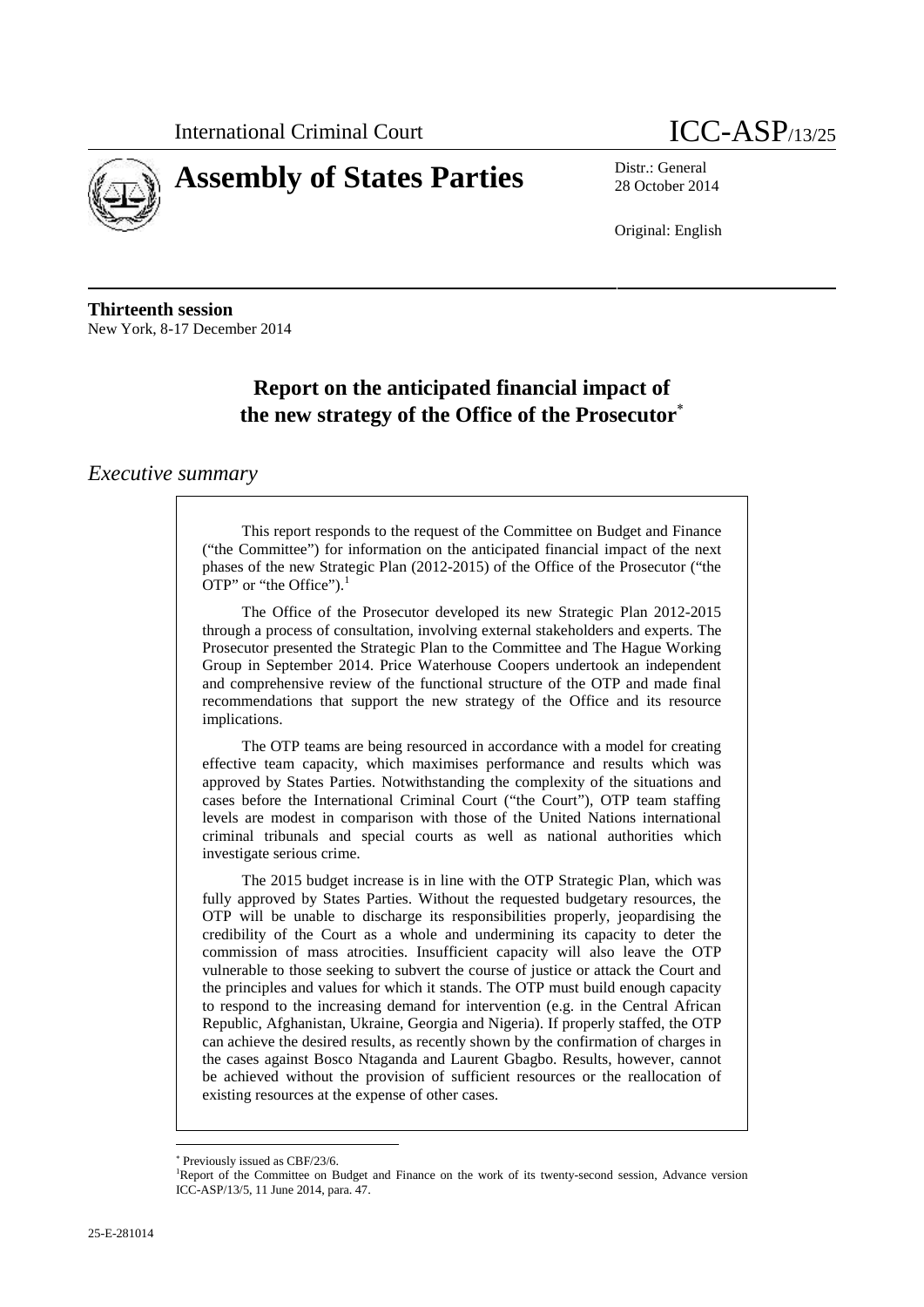The OTP plans to build enough capacity to be able deal with seven (7) concurrent active investigations and five (5) trials *by the end* of 2017. This capacity will enable the OTP to effectively manage the same number of cases it was handling in 2013, but with the sufficient and improved staffing levels.

Using the staffing model of the Strategic Plan, the cost of one additional active OTP investigation can be calculated and amounts to  $\epsilon$ 3.27 million. Additional marginal costs should be factored in to take into account of the necessary support for investigative and prosecutorial functions. However, any consideration of the strategic planning of OTP resources must take into account the impact on the Registry and Chambers, in order to inform States of the total cost of the options presented. The issue is under consideration within the OTP so that it can present its strategic plan for 2016-2018. It is expected that the plan will be ready when the 2016 budget will be submitted. Once the optimal staffing level is reached, and barring an unforeseen event such as the referral of a situation of an extraordinary scale, the arrival of new cases will be covered by the completion of old ones.

The OTP is fully aware of the budgetary constraints faced by many States and is committed to remaining accountable and responsible for the use of the resources allocated to it by the Assembly of States Parties. It is however the OTP's strong belief that investment in justice at this juncture is an investment in humanity's future and the best way to secure lasting peace. A properly funded Court is the best guarantee for a positive return on States Parties' investment in the fight against impunity, which is the raison d'être of the Court.

#### **I. Introduction**

1. At its twenty-second session in April 2014, the Committee on Budget and Finance ("the Committee") requested the Office of the Prosecutor ("the OTP" or "the Office") to provide an update on the implementation of the OTP's Strategic Plan for 2012-2015 and its impact on the anticipated financial support that the OTP will require over the coming years in order to complete its growth. $<sup>2</sup>$ </sup>

#### **II. Background**

2. In September 2013, the Prosecutor presented the OTP's new Strategic Plan to the Committee.

3. The plan is the result of extensive and open consultations with the International Criminal Court's ("the Court") stakeholders, including civil society, NGO representatives and academics and experts from national and international judicial and law enforcement institutions, and of feedback gathered through a lessons learned exercise on the past performance of the OTP.

4. The widely shared conclusion ofthese consultations was that the OTP needs more resources to effectively discharge its mandate and foster the legitimacy and credibility of the Court.

5. The review<sup>3</sup> of the OTP's operations and organization performed in 2013 by Price Waterhouse Coopers (PwC) in an independent and parallel exercise confirmed the need for the OTP to strengthen its staffing levels so as to properly discharge its workload and mandate.

6. The PwC report, presented to the Committee in September 2013, supported the functional reorganization of the  $\text{OTP}^4$  and its shift towards the use of various forms of evidence other than witness statements through enhanced capabilities.<sup>5</sup>

<sup>&</sup>lt;sup>2</sup> Report of the Committee on Budget and Finance on the work of its twenty-second session, Advance version, ICC-ASP/13/5, 11 June 2014, para. 47.

<sup>&</sup>lt;sup>3</sup> International Criminal Court **-** Consultancy on ICC Organizational Structure; Report on the intra-Organ review of the Office of the Prosecutor**,** Price Waterhouse Coopers, 1.0, 2013-1081/OV/lm/sb, 30 July 2013.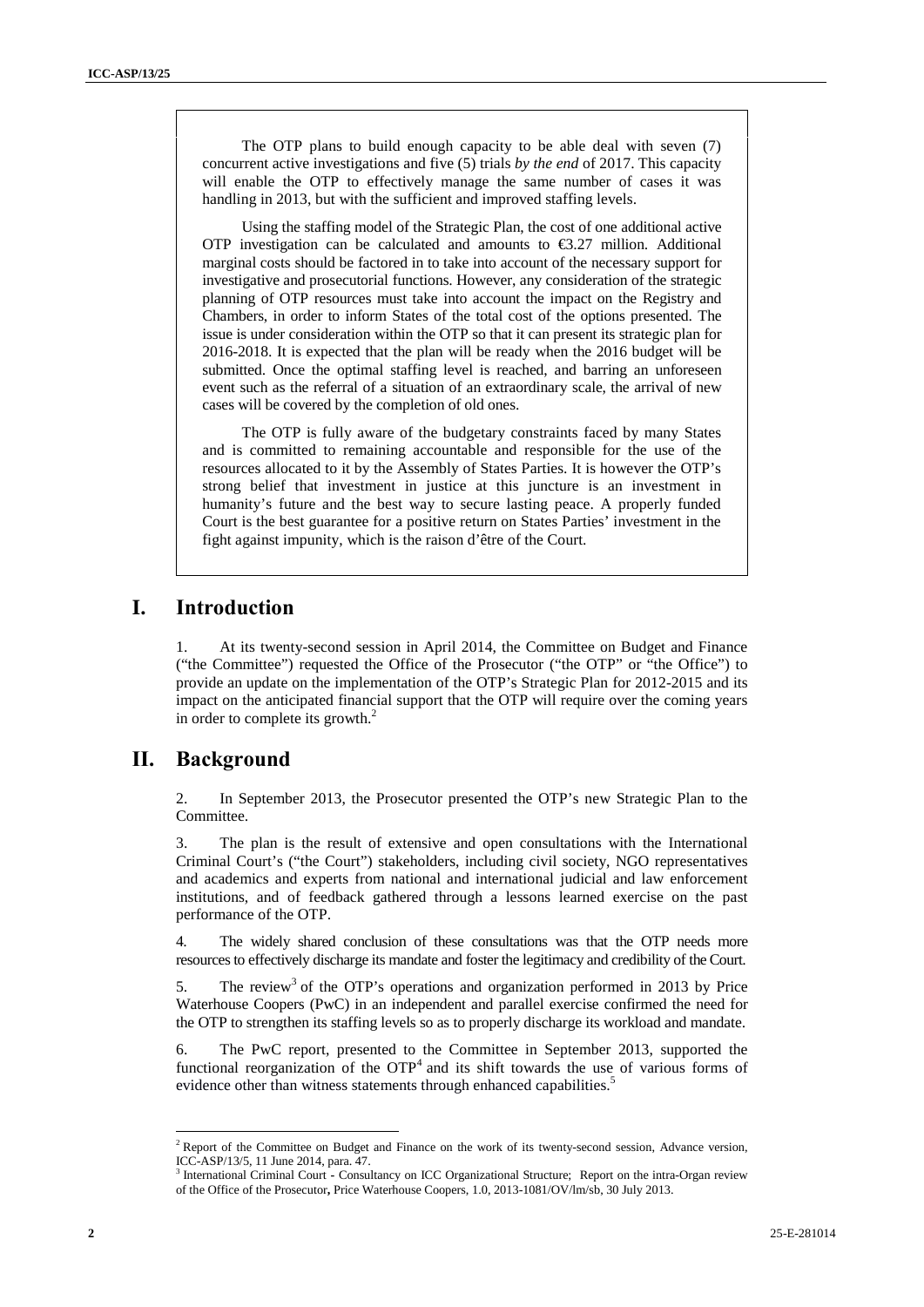- 7. The main benefits of the new strategy are:
- (a) Greater effectiveness and enhanced impact of preliminary examinations;
- (b) Improved and more varied investigative methods with the adoption of both an open ended, as opposed to a narrow-focused, approach and the use of modern techniques and technologies;
- (c) Improved collection of evidence and preparation of filings to enable the OTP to be trial-ready at an earlier stage in the proceedings;
- (d) Lower costs for the Court resulting from shorter proceedings (e.g. reduced legal aid, witness protection and detention costs);
- (e) Lower costs to the judiciary and benefits to the accused in terms of expeditiousness of proceedings;
- (f) Faster access for victims to the reparations phase once a conviction is handed down; and
- (g) Enhancement of the reputation and legitimacy of the Court.

8. The strengthening of the OTP through the implementation of its new strategy also has considerable potential for increasing the deterrent effect of the Court. It will also increase the effectiveness of preliminary examinations in fostering positive complementarity, obviating the need for the Court's intervention in some situations.

9. Mindful of the financial implications of the new strategy, PwC also raised the critical question as to whether the Court should be resource or demand driven.

10. The reality is that, by law and out of necessity, the Court – and the OTP in particular due to its specific mandate – are demand driven, given that in most cases of commission of crimes within the Court's jurisdiction, it is States Parties that seek the Court's intervention. A case in point is the recent self-referral by the Central African Republic seeking the assistance of the Court to address the mass crimes that have allegedly taken place in the country since August 2012 in the context of violent sectarian clashes. States Parties ratified the Court's founding treaty, the Rome Statute, with the precise expectation that in the event of atrocities, they would receive the protection and justice which it affords. The Court must respond responsibly, within the parameters set by the Rome Statute and in an independent, impartial and systematic manner to address these real needs.

11. The OTP has started linking the implementation of its new Strategic Plan to the formulation of the 2014 Programme Budget. The proposed budget foresees the acquisition of resources (staff and non-staff) to enable the OTP to handle five active investigations by the end of 2014. Recruitment of the necessary staff has been phased throughout the year, but concentrated in the second half of 2014 to allow for delays in the hiring process.

12. The resources requested to undertake five active investigations with the appropriate level of staffing amounts to €7.5 million. Following the Committee's recommendations, in November 2013 the Assembly of States Parties ("the Assembly") approved only €4.96 million of the requested resources. This decision affected all the operations of the Office. In effect, the budgetary cut did not allow the OTP to staff its teams to the level considered sufficient by States Parties to conduct investigations and prosecutions. The increase was thus not commensurate with the staffing level that would enable the OTP to carry out its envisaged activities.

13. It should be recalled that the OTP also presented a four-year plan for 2014-2017<sup>6</sup> that highlighted the possible change in requests for financial support based on the assumption that, *by the end* of 2017, the OTP would have enough resources to properly and concurrently manage seven active investigations, five trials and eight preliminary examinations.<sup>7</sup>

<sup>&</sup>lt;sup>4</sup> For example, through better leadership of the joint teams, the reassessment of the strategic role of the Office's Executive Committee and the division of responsibilities at senior management level.

 $5$  For example, by greater use of forensic evidence, the development of state-of-the-art analytical products, the gathering of information and evidence through the acquisition and analysis of electronic data, and better use of open source information and information available in social media. <sup>6</sup> For the details on developments, see the response of 13 September 2013 to the Committee's Third set of in-

session queries to the Court.

 $<sup>7</sup>$  This figure corresponds to the number of cases that the Office was handling in 2013, stretching its resources to</sup> the very limit. The number of trials (5) was a target, rather than a reality in 2013. In fact, the new budget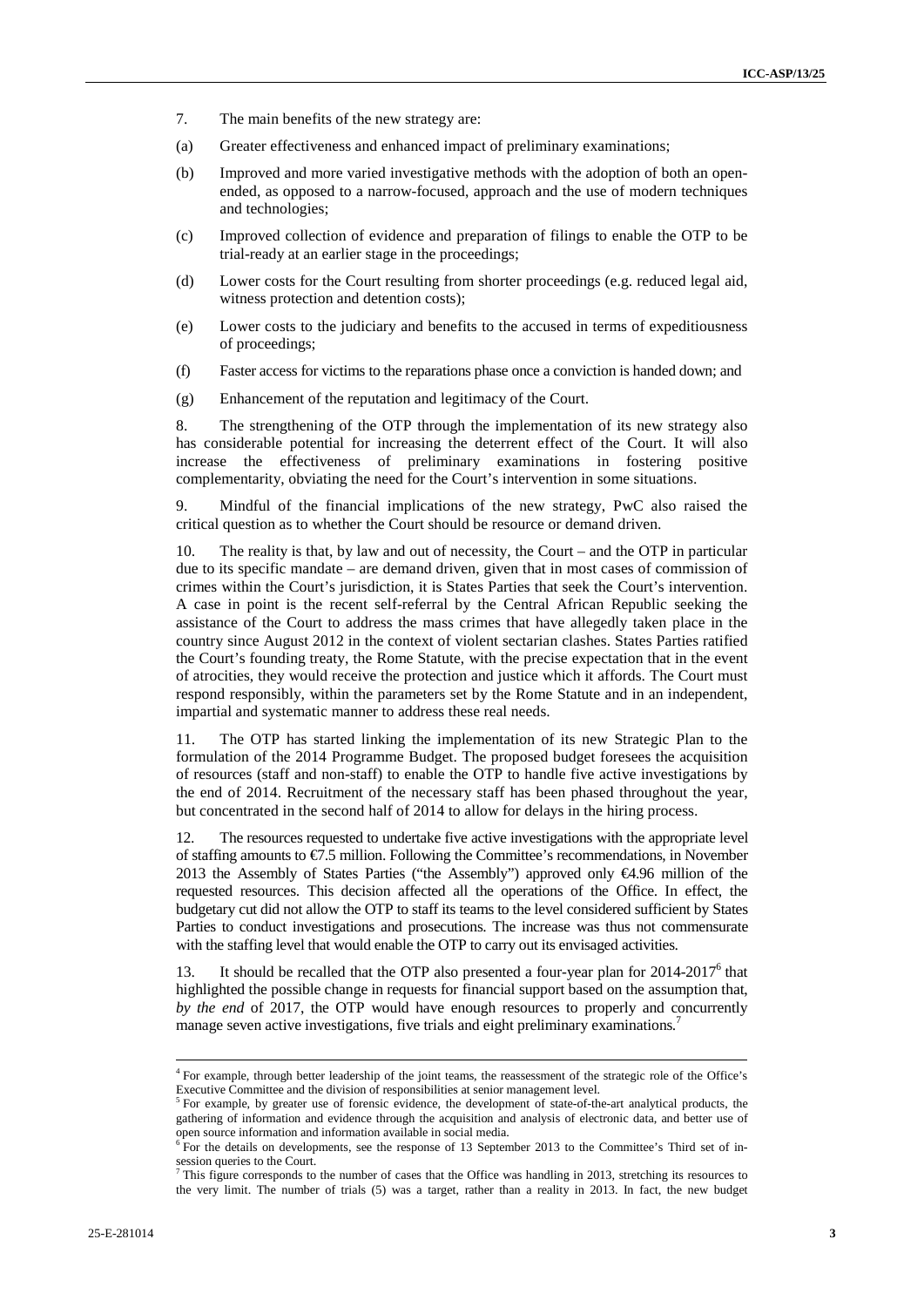14. The staffing capacity required for efficient and effective investigations and prosecutions was calculated on the basis of the activities that must be performed in each phase of a case.

15. The OTP's activities are broadly carried out in the following phases: preliminary examination,<sup>8</sup> investigation, arrest, confirmation of charges proceedings, trial and appeal. The resource requirements for the different divisions, sections and units of the OTP at each phase depend on the nature of the phase itself. Management, support and coordination are also to be considered throughout all phases.

16. An OTP Joint Team involved in an active investigation (as opposed to a case in "hibernation") $\degree$  must have the equivalent of 26.5 staff in order to operate effectively (17 from the Investigations Division, 7.5 from the Prosecution Division, and one International Cooperation Adviser per accused). A prosecution team involved in an active trial must be composed of a minimum of 14 staff (2 investigators per accused, which will increase the size of the team in accordance with the number of accused; 11 Prosecution Division staff; and one International Cooperation Adviser). Compared to team staffing levels at the United Nations *ad hoc* tribunals and special courts or to the resources deployed by national authorities in the investigation and prosecution of serious crimes, these staffing levels are extremely modest.

#### **III. Expected growth of the Office of the Prosecutor**

17. Over the course of 2014, the OTP has committed the budgeted funds to deploying the staff necessary to the successful performance of its core activities. However, the Office had to contend with unexpected events and developments, such as unforeseen activities undertaken in connection with offences against the administration of justice (prosecuted under article 70 of the Rome Statute) and aimed at protecting the integrity of Court proceedings, as well as the unexpected surrender of Mr. Charles Blé Goudé. These unforeseen events forced the Office to reallocate staff to cases. Pending approval of Contingency Fund requests, the OTP inevitably had to temporarily suspend and/or delay its activities in some on-going cases.<sup>10</sup>

18. For the OTP to be able to carry out the same level of activities in 2015, it is critical for it to keep all the staff who were hired in 2014 from budgetary funds or the Contingency Fund. The OTP has already invested a great deal of time and effort into recruiting, training and integrating all these staff into the teams and the organization. Not to retain such staff would constitute a negative return on that investment, disrupt the work of the Office and adversely affect the climate in the workplace.

19. For the 2015 Proposed Programme Budget, the OTP has essentially used the same basic staffing model for Joint Teams for investigation and prosecution as it did for the 2014 budget proposal. This model was approved by Committee and the Assembly. This basic model recognized the need to increase teams in order to achieve sufficient capacity to properly implement the new prosecutorial strategy. However, as explained above, it was impossible to achieve this capacity for the entire year with the limited funds approved for

assumptions foresee at least five trials in 2015. Furthermore, ten preliminary examinations are anticipated for 2015, already exceeding the number foreseen for the end of the growth plan. The phasing in of resources, based on the Office's forecast, was projected to cover the period 2014 through 2017 – by then the critical mass of resources essential to the OTP's capacity to work effectively was to level out, barring an unforeseen event such as referral of a situation of an extraordinary scale.

<sup>&</sup>lt;sup>8</sup> Preliminary examinations allow the Office to evaluate the need for direct intervention by the Court in response to allegations of crimes falling under the Rome Statute. The evaluation is based on several factors, such as the jurisdiction of the Court, the gravity of the crimes, and the possibility of applying positive complementarity. This last factor is very important, as it implies support and monitoring by the Court of the progress made by domestic authorities to develop adequate judicial institutions to fight impunity and prosecute perpetrators of crime at national level. In addition to fostering the achievement of a main goal set by the founders of the Court, preliminary examinations are also cost effective in as much they may avoid a more comprehensive and structured intervention

by the Court in the form of an active investigation and possible trial proceedings.<br><sup>9</sup> "Hibernation", broadly refers to the downgrading of activities in any given case to the minimal requirements needed to maintain it updated and alive, while also sustaining the necessary level of contacts with victims and witnesses. The hibernation of cases may be initiated for a variety of reasons.<br><sup>10</sup> The Office has demonstrated what it can achieve with properly resourced teams in the Ntaganda and Gbabgo

cases in which the Pre-Trial Chambers confirmed charges this year. However, the teams working on those cases were fully resourced at the expense of other situations and cases, since it was only possible for the OTP to bring new staff on board over the course of 2014.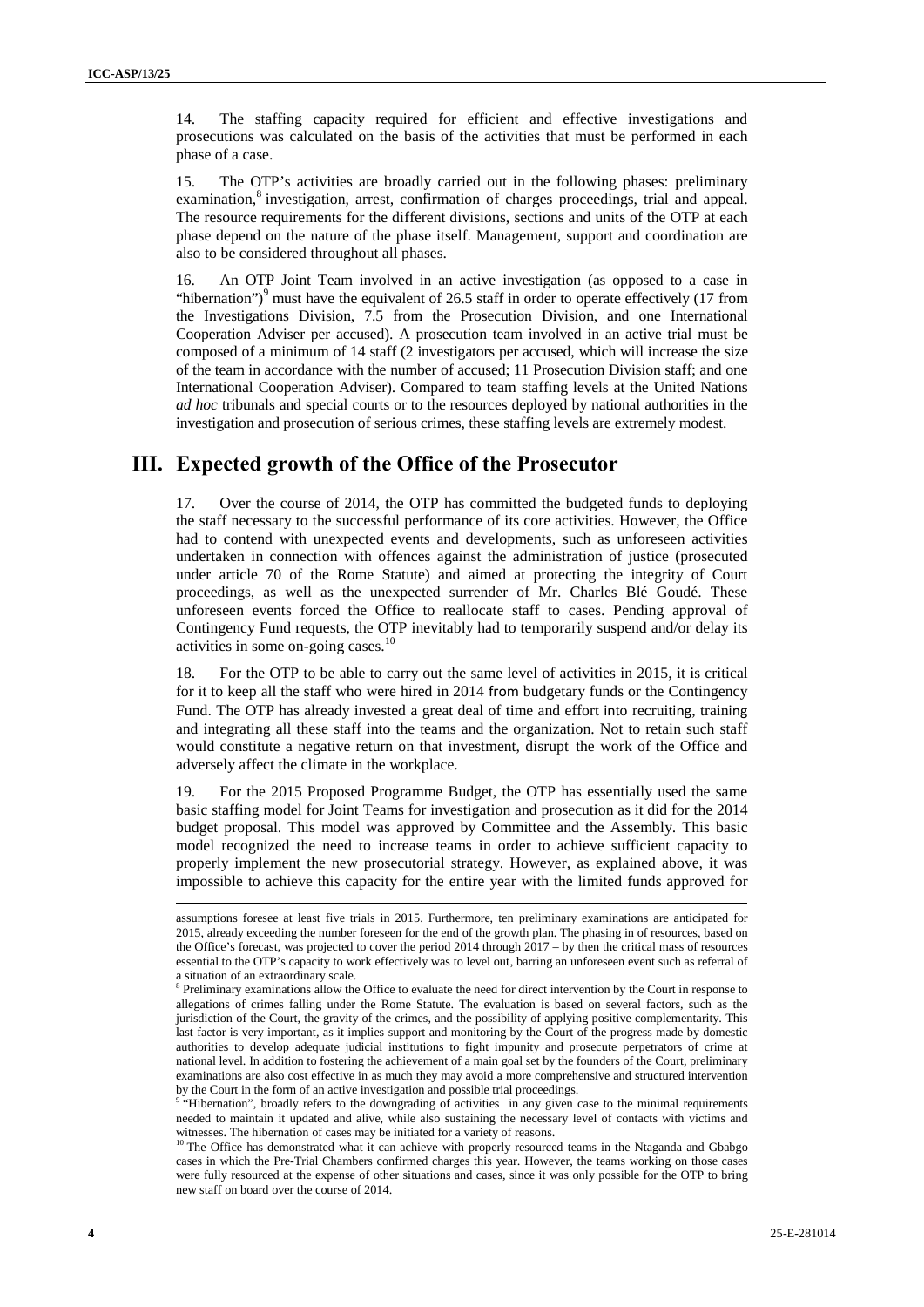the 2014 budget. This capacity must, however, be achieved for 2015 in order to accord with the assumptions underlying the 2015 budget proposal.

20. The OTP also envisages an increase in operational costs relating to preliminary examinations, investigations, trial support, and trial preparation in 2015. In order to improve the quality of its work, the OTP must invest in its staff's skills and in the acquisition of new technologies.

21. In 2015, the OTP plans to conduct ten (10) preliminary examinations; four (4) active investigations; two (2) investigations into offences against the administration of justice (pursuant to article 70 of the Rome Statute); at least five (5) trials, including trial support investigations; and one appeal. The OTP will also maintain nine (9) cases in "hibernation".

22. In sum, the OTP's budget proposal for 2015 represents the basic resources required for it to continue all the work started in 2014 and to the requisite standard of quality required by the new Strategic Plan, as endorsed by the Assembly.

23. Without the requested budgetary resources for 2015, the OTP will simply be unable to discharge properly its responsibilities under the Rome Statute. The OTP will barely be able to continue the activities that are being performed in 2014, jeopardizing the credibility of the Court as a whole and undermining its capacity to deter the commission of mass atrocities. Insufficient capacity will also leave the OTP vulnerable to those seeking to subvert the course of justice or attack the Court and the principles and values for which it stands.

24. As regards further stages in the OTP's growth, any changes will depend on how expeditiously the demands for the Court's intervention can be met. The original phasing can be changed and the final "optimal" level achieved at a later stage than the initially planned date (i.e. end of 2017). The present Strategic Plan for 2012-2015 foresees that the OTP's capacity would revert from four (4) to seven (7) active investigations, corresponding to the 2013 level, but entailing overstretched capacity. The OTP is in the process of undertaking a strategic revision to gauge the appropriate size of the Office in light of the increasing demand placed on it. This exercise will be complete in time to drive forward the OTP Strategic Plan for 2016-2018 and prepare the 2016 budget proposal. It will also require consultation with the other organs of the Court to identify the full cost implications for States. Based on current salary scales and travel and support cost estimates, the financial impact of one active investigation is calculated as follows:

- *Team:* 17 FTE Investigation Division, 7.5 FTE Prosecution Division, 1 FTE Jurisdiction, Complementarity and Cooperation Division, amounting to €2.72 million
- *Travel:* €0.4 million
- *Support:* €0.15 million

#### **Total: €3.27 million**

25. It is important to underline that the growth of the OTP will be constantly assessed against the resources required to respond to the evolving workload (demand) and always with a view to ensuring efficiencies. The prime goal of the OTP is to complete old cases and allocate the freed resources to new cases. This reallocation of resources will have a positive impact on the funds required, as well as on the quality of the operations, as experienced and trained staff will be redeployed to the new cases.

26. Once the Office reaches optimal capacity level, and barring an unforeseen event, such as the referral of a situation of an extraordinary scale, the arrival of new cases will be covered by the completion of old ones. Of course, this *virtuous cycle* depends also on the capacity of other organs to contend with the Court's workload. The OTP has already started internal discussions to assess how such a process can be effectively implemented.

27. A keyfactor is, of course, the development of an *exit strategy* for each situation. After one or more cases are completed (i.e. the case has undergone all the phases, from preliminary

<sup>&</sup>lt;sup>11</sup> Hibernated cases always involve a variable amount of residual work, for both Investigation Division (regular contact with witnesses, protection issues and gap analysis, etc) and Prosecution Division (residual litigation, reports to the Court and gap analysis).